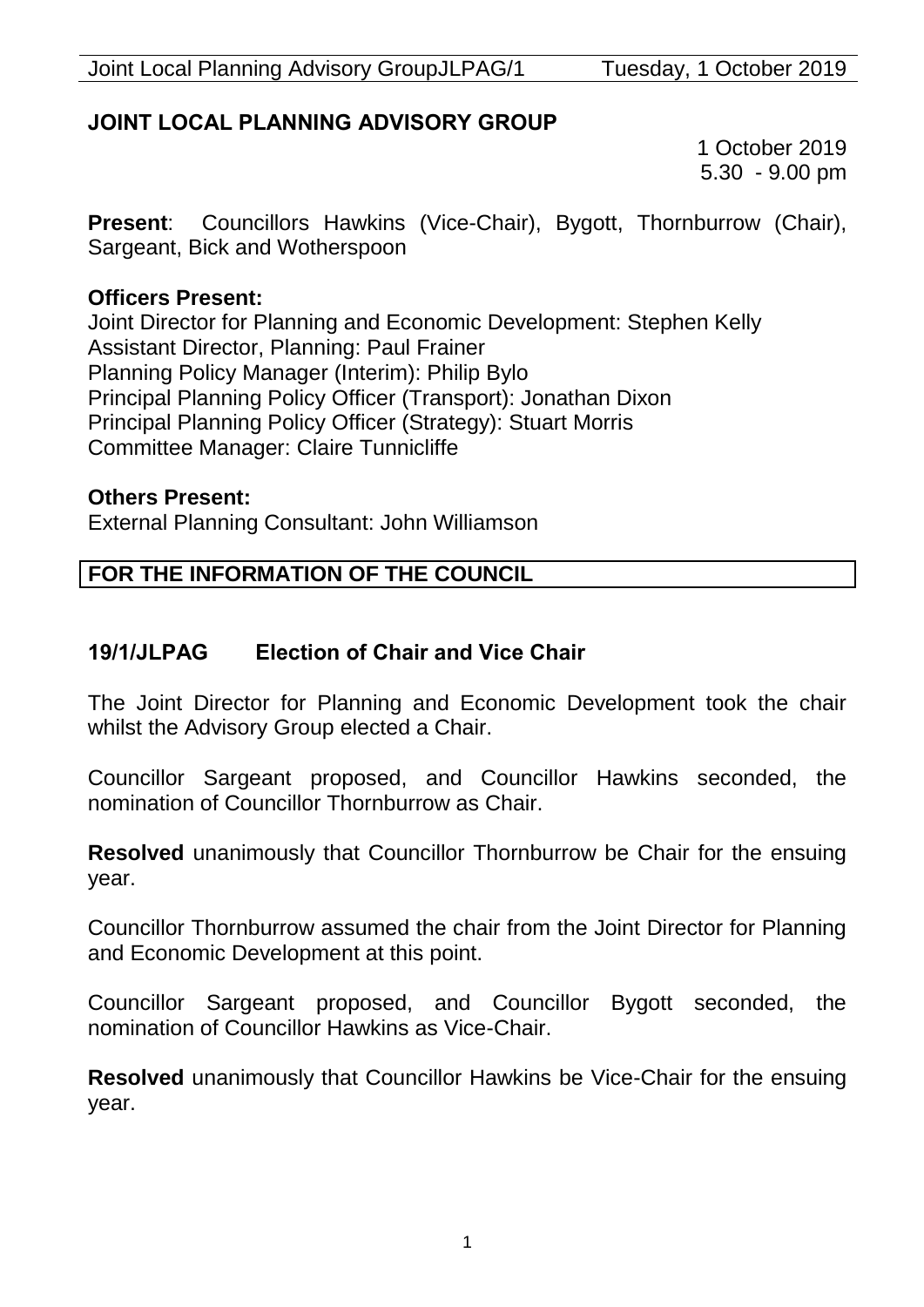| Joint Local Planning Advisory Group | JLPAG/2 |  |
|-------------------------------------|---------|--|
| Tuesday, 1 October 2019             |         |  |

*\*Committee Managers note: It has been agreed that South Cambridgeshire District Council's Democratic Services will take over the administration of Joint*  Local Planning Advisory Group in the new municipal year 2020/21. Therefore it *would be favourable for the election of Chair and Vice Chair to run to the end of the municipal year 2019/20.* 

### **19/2/JLPAG Apologies**

Apologies were received from Councillor Van de Weyer.

# **19/3/JLPAG Declarations of Interest**

No declarations of interest were made.

### **19/4/JLPAG Terms of Reference**

The terms of Reference was noted.

### **19/5/JLPAG Greater Cambridge Local Plan: Issues & Options Consultation**

Members were presented with the Greater Cambridge Local Plan: Issues and Options consultation; the report sought comments on the proposed content of, and the consultation for the Greater Cambridge Local plan, known as the Issues & Options consultation, preparing the next Joint Local Plan by Cambridge City Council and South Cambridgeshire District Council.

The report referred to the following:

- An overview of the Local Plan process.
- The member governance process ahead of the Issues & options consultation.
- The findings of a Lessons Learned and Good Practice review of the adopted local plans.
- Statement of Consultation.
- The draft Issues & Options text for consultation and supporting documents.
- The proposed consultation and engagement plan for the Issues & Options consultation.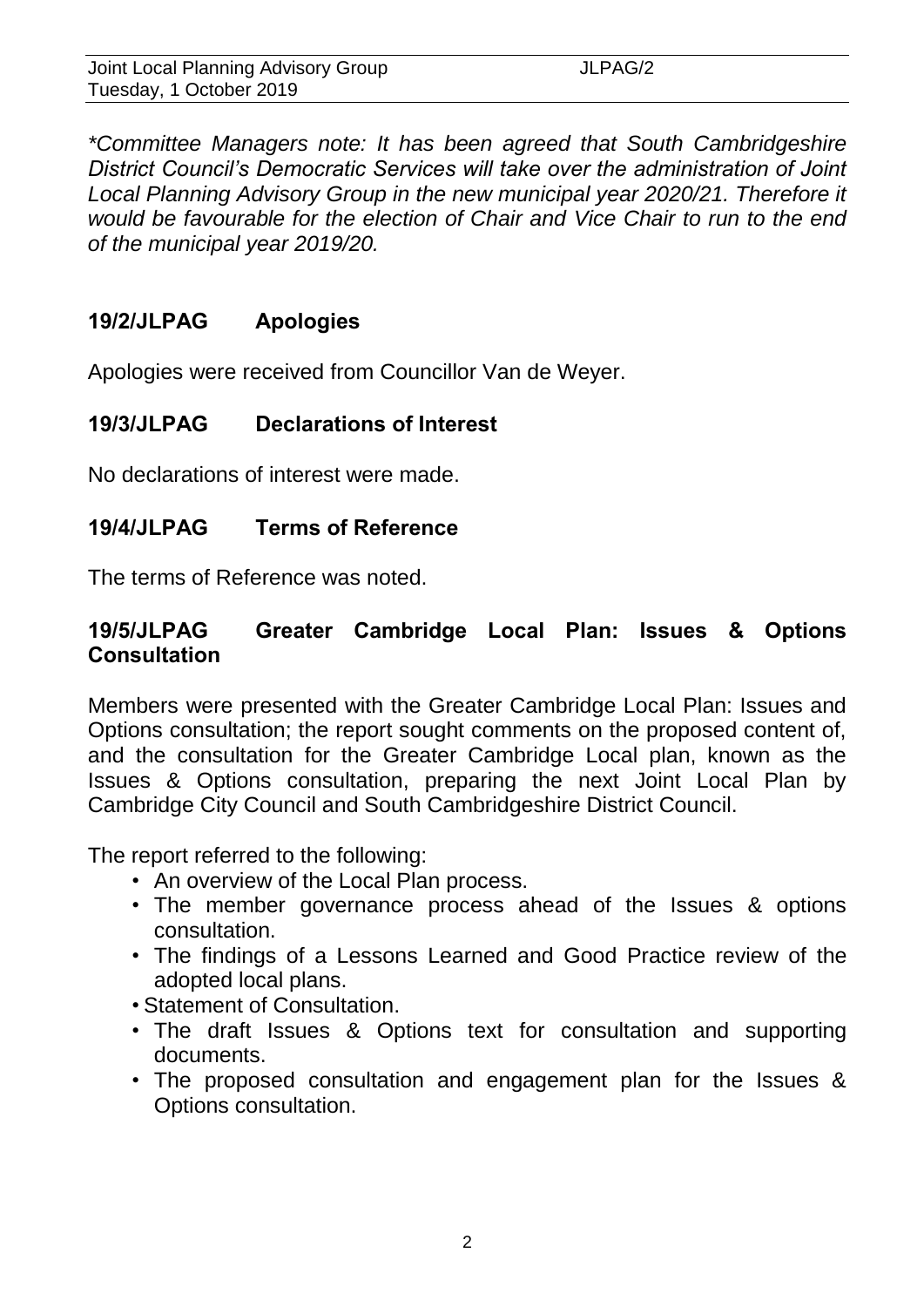Proposed recommendations and suggested revision would be shared with each local authority's separate democratic processes for discussion and formal agreement of the consultation documents.

Following a presentation on the review of the local plan process and the lessons learnt, Members said the following:

- i. Disappointed to note no one from South Cambridgeshire District Council's (SCDC) previous administration who had been invited for interview had been able to take part (Annexe A, p61 agenda pack).
- ii. It had been a false economy to undertake the green belt assessment inhouse.
- iii. Inexcusable for Cambridgeshire County Council not to have the Cambridge Sub-Regional Model ready to undertake scenario testing at an early stage in the process; the transport model was then seen as an afterthought.
- iv. The Local Plans were too long; a shorter plan could have been produced with reference to the National Planning Policy Framework supplying many of the development management policy content.
- v. The SCDC site selection had been left to the end of the process, resulting in consultation responses suggesting that new settlements were the preferred choice rather than expansion of existing villages.
- vi. There had been insufficient Member buy-in across all political parties at SCDC.
- vii. SCDC Members had not felt engaged in the process of the last Local Plan.
- viii. Asked why Leeds Climate Commission and the work of the Lake District National Park Authority had been highlighted as being of particular significance for the Greater Cambridge Local Plan.
- ix. Queried if suggestions from members of the public that strengthen the Plan could be included in the forthcoming joint Local Plan
- x. Asked if it had been identified how to improve engagement with those individuals / groups who had not responded to consultations in the past.
- xi. Would be good to have read examples on those local authorities who had not been successful in producing a joint plan; lessons could be learnt not just from examples of good practice.
- xii. Questioned what was needed to ensure that the Greater Cambridge Local Plan was treated as a single plan.
- xiii. Enquired if the subject of transparency had been referenced in the interviews regarding lessons learnt and how it could be addressed with the Greater Cambridge Local Plan.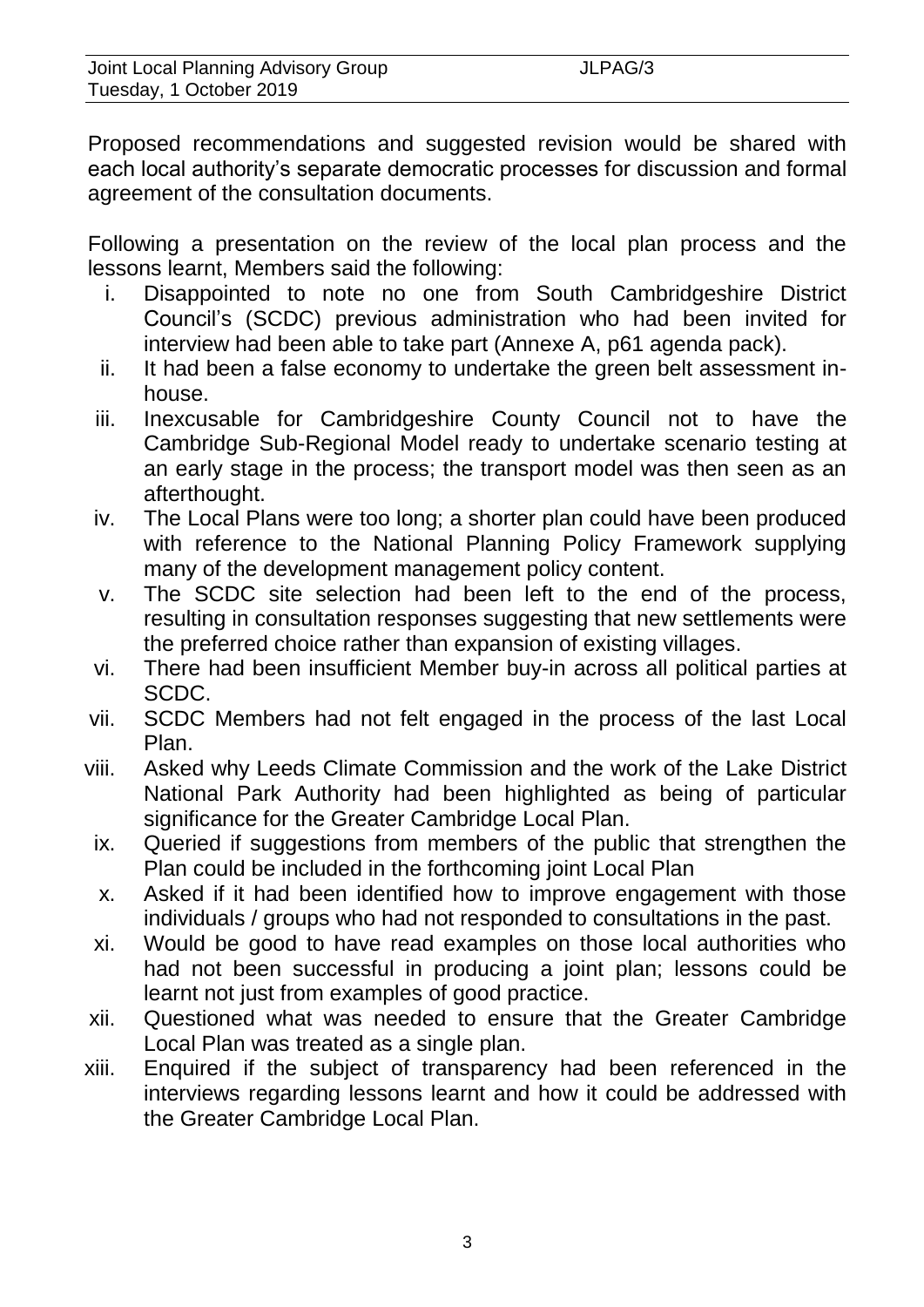In response the external planning consultant and Joint Director for Planning and Economic Development said the following:

- i. The Leeds Climate Commission provided a good example of a strategy that had been developed within the city.
- ii. The Lake District National Park Local Plan consultation had demonstrated effective engagement with the community through a range of different of methods. A record number of responses had been received.
- iii. The consultation process should include open questions to allow significant flexibility for responses. At later stages in the process, respondents' comments and how these had been considered within the plan would be shared.
- iv. The Town and County Planning Association provided examples of good practice of stakeholder engagement; referred back to the Lake District National Park Local Plan as an example of good practice.
- v. The Lake District National Park Local Plan document was easily readable and therefore accessible; the questions which had been put forward were understandable.
- vi. The West of England (four authorities focused on Greater Bristol) had been referenced in the report as an example of a joint plan which had failed.
- vii. Believed the current local plan system was not designed for more than a few local authorities to work together on a joint local plan; possibly it could be too challenging politically.
- viii. The subject of transparency had not been a significant issue raised from lessons learnt; it was always good practice not to ask closed questions as part of the consultation and encourage open discussion.
	- ix. Moving forward officers would test Members with difficult questions which would be politically challenging and problematic to answer but this would test the strategy of the plan.
	- x. The matter of clarity was important and the communication process had to be good and consistent.

The Planning Policy Manager gave an introduction on the stakeholder workshops undertaken ahead of the issues and options stage (p89 of the agenda pack). Issues raised within the workshops revolved around the following seven themes:

- i. Climate Change
- ii. Biodiversity
- iii. Wellbeing and equality.
- iv. Quality places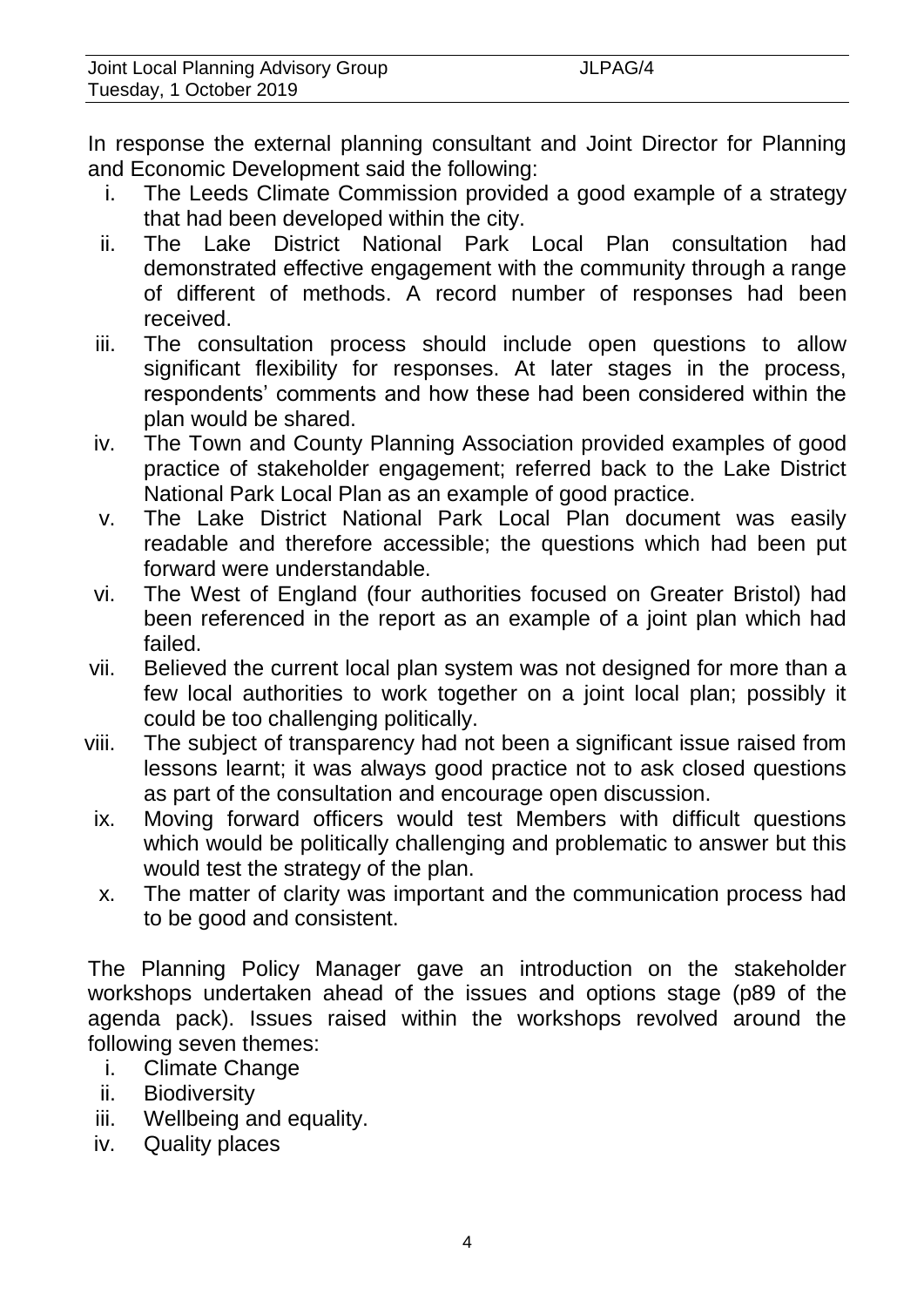- v. Jobs
- vi. Infrastructure
- vii. Housing

In response to the presentation on consultation, Members said the following:

- i. Noted a low turnout of those individuals representing Residents' Associations who had attended the workshops; usually these groups were highly engaged so it was important to get the message right.
- ii. Vital to ensure the consultation was inclusive to a wider range of individuals.
- iii. Acknowledged it was difficult to get people who were experiencing housing need to the workshops. But it was imperative that they were given an opportunity to voice their opinion which was something that officers needed to consider on how this could be achieved.
- iv. Enquired to what extent it would be possible to hand down control of development at village level; how could those living in a village become more engaged and not overwhelmed with the detail at regional level?
- v. There were villages in South Cambridge whose residents recognised the need for development.
- vi. Needed to enquire with various communities what events could accommodate workshops with officers going out into the community.
- vii. Recommended to speak with the City Council's Community Funding & Development Manager who could advise on engagement with a broad spectrum of community groups.
- viii. Had to figure out how the consultation process would reach the residents in Cambridge City and those in rural areas; should they be treated differently?
	- ix. Important to be clear how the Greater Cambridge Local Plan would impact on people's daily lives.
	- x. The plan was for the future, therefore it was important to engage with younger people.

In response the Joint Director for Planning and Economic Development and Assistant Director made the following statements:

- i. Recognised that communication was a key factor throughout the entire process and different approaches were being considered.
- ii. In conjunction with the workshops and various social media platforms, pop-up events would be taken to locations such as schools, community centres, and resident and housing associations.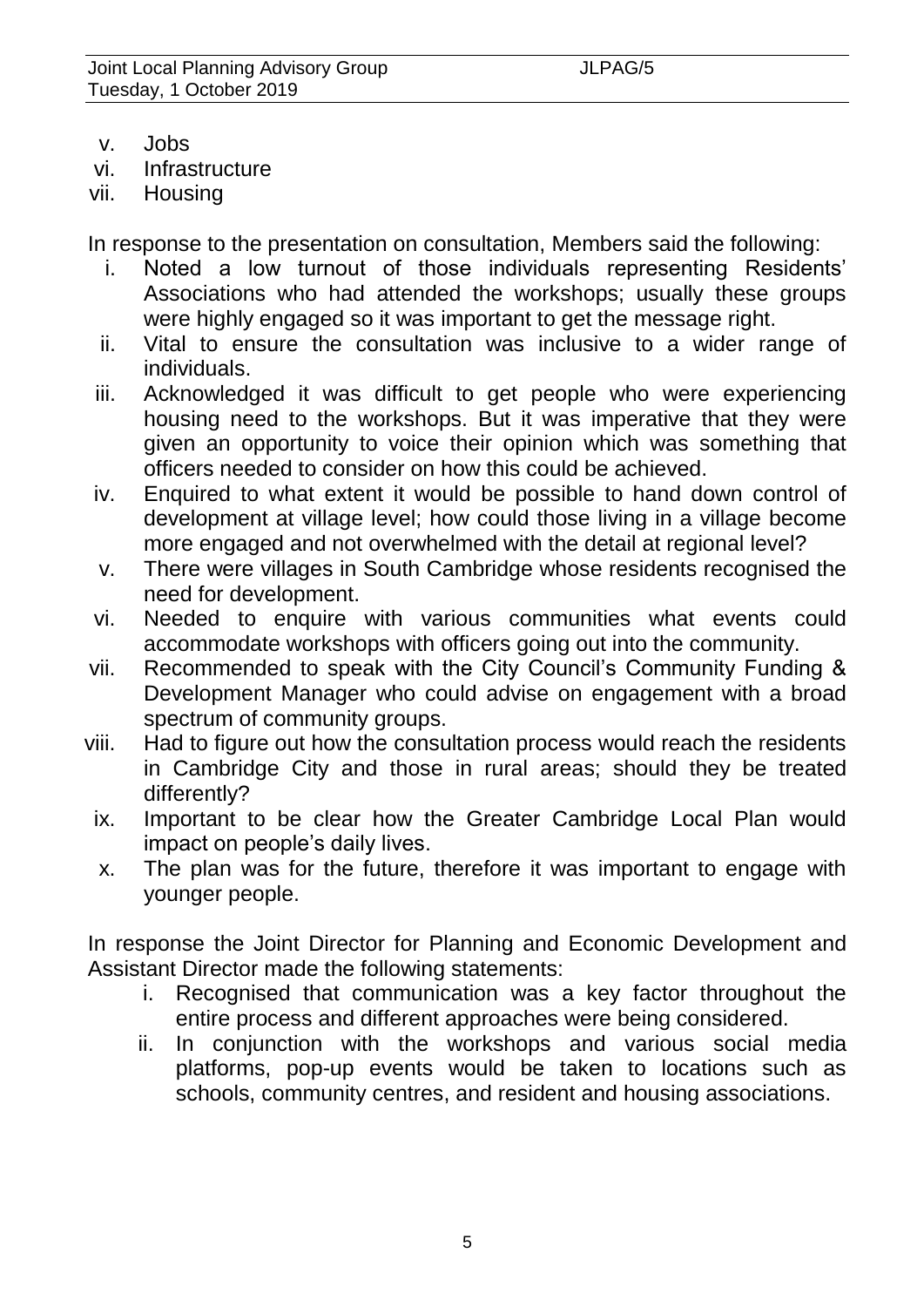- iii. Members and staff would be asked to identify places and events where the pop up events could take place throughout December and January.
- iv. Part of being able to engage effectively was to ensure simple accessible dialogue which did not intimidate the reader.
- v. Currently in the process of recruiting a communications officer to work on event management, logistics and communication.
- vi. A SCDC and City Council officer group had been set up with officers from various disciplines to offer suggestions and advice throughout the consultation process. When the County Council had switched over to Office 365 this could then be opened up to the County Officers.
- vii. Acknowledged that it did not always have to be planning officers who should attend the pop up events.
- viii. The Greater Cambridge Local Plan would be a digital first plan which would enable the consultation to be easily accessible to a wide demographic.
	- ix. A more structured approach was being taken with the communication strategy to deliver a consistent message throughout the process.

The Principal Planning Policy Officer provided a brief presentation on the issues and options draft document (Appendix E)

Members were asked to consider in general the headline themes, presentation, and content of the document. All individuals' comments that Members had on the draft issues and options text should be sent to the Officers directly.

Members made the following comments:

- i. Officers should recognise that the internet was not accessible to all.
- ii. Structure of the document should be reviewed, taking into consideration its web and print forms, in order to attract and maintain the attention of readers.
- iii. The web version should be headline grabbing; the user could choose which menu was relevant to them.
- iv. With regards to the big themes, there were potential conflicts between these themes which needed spelling out more clearly.
- v. There should be an explicit explanation of why no growth was not an option, with reference to existing council commitments and government policy requirements.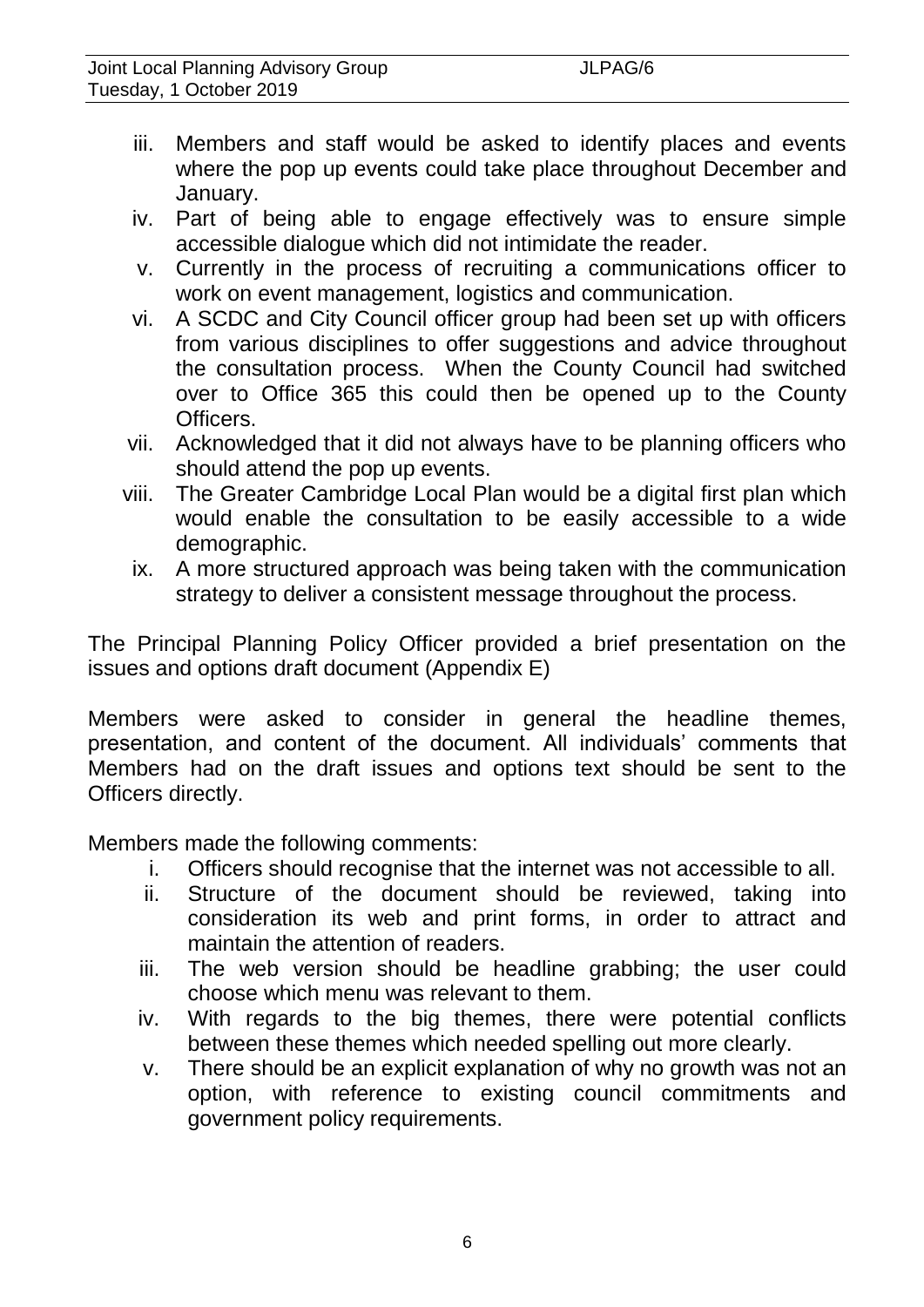- vi. Spatial choices were a technical phrase and should be explained more fully.
- vii. The document needed to be accessible; the language less technical and more inclusive so that it was engaging to the reader.
- viii. Further work was required on the questions included within the document, not all were open questions; blank boxes should also be used to encourage people's own views. This should be consistent throughout.
- ix. Quantitative prioritising questions: for all themes these should be brought together as prioritisation of themes (top priority/high priority/low priority).
- x. Question 32 regarding spatial choices should be reviewed to allow those responding to provide answers involving a blend of options or percentage preference.
- xi. Questioned if the document had to be so long; was all the information necessary.

The Joint Director for Planning and Economic Development thanked the Advisory Group for their comments and explained that it was likely the number of responses to the consultation would be in the thousands. Therefore there had to be a balance that would allow comments and a form of quantitative distinction between what people had said in their narrative and what they had said when forced to make a choice. This would help provide feedback to Members and draft the spatial strategy.

The following points were then noted:

- i. Further work was required on the text of the Issues and Options document and on the questions included within it.
- ii. A further iteration of the document should be subject to additional appropriate scrutiny, ahead of the public consultation.
- iii. The Cambridge City's Planning & Transport Scrutiny Committee scheduled for 14 October should be postponed to allow any changes of the document to be made arising from JLPAG's discussion. This would allow the Cambridge City's Scrutiny Committee to consider an evolved version of the document.
- iv. In addition to this, if further changes were required to the documents after the respective scrutiny meetings, a meeting of the JLPAG could be scheduled for editorial purposes.
- v. Consultation on the Local Plan Issues & Options stage should begin in January 2020, not at the start of the Christmas period.